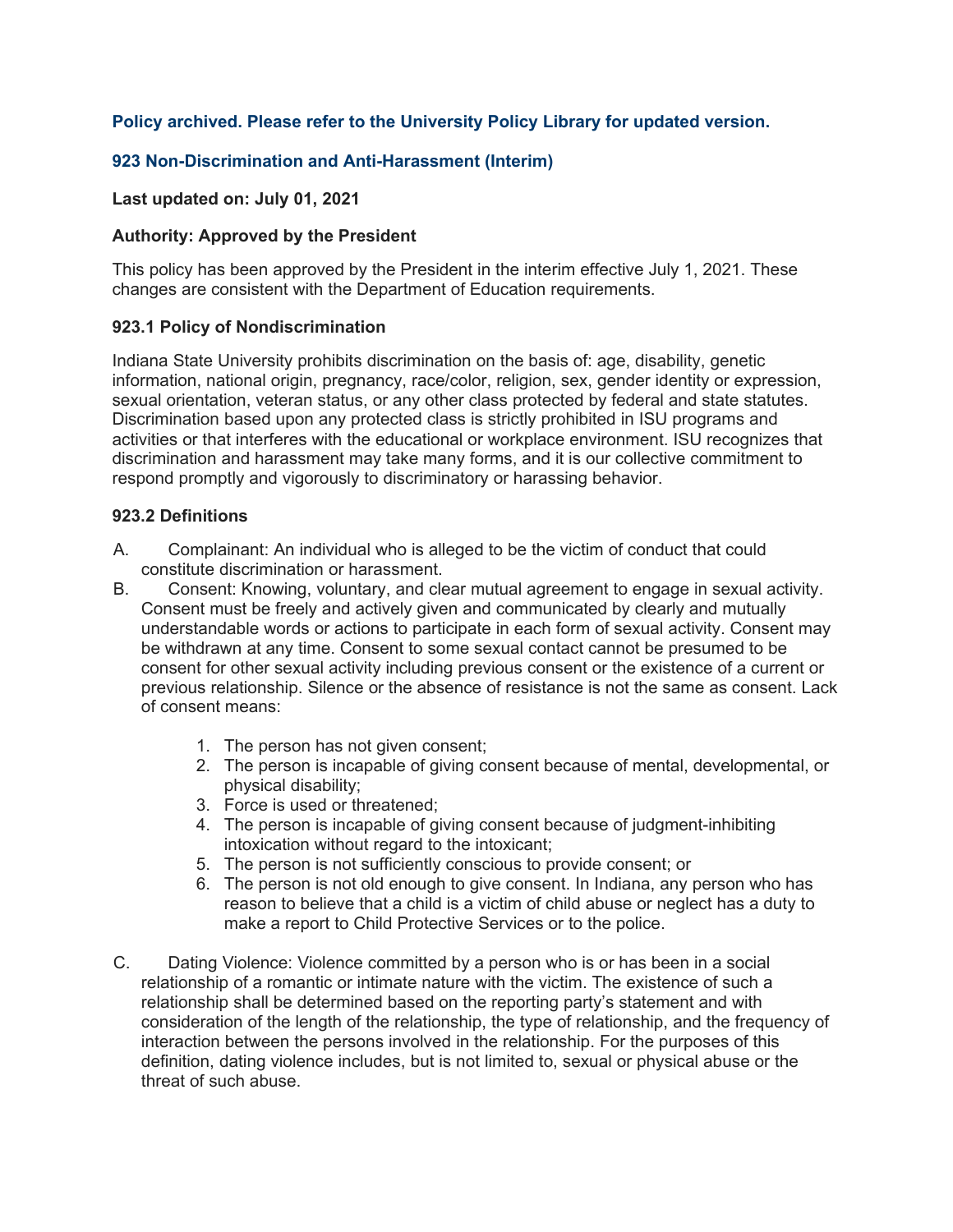- D. Domestic Violence: A felony or misdemeanor crime of violence committed by (i) a current or former spouse or intimate partner of the victim; (ii) a person with whom the victim shares a child in common; (iii) a person who is cohabitating with, or has cohabitated with, the victim as a spouse or intimate partner; (iv) a person similarly situated to a spouse of the victim under the domestic or family violence laws of the jurisdiction in which the crime of violence occurred; (v) any other person against an adult or youth victim who is protected from that person's acts under the domestic or family violence laws of the state of Indiana.
- E. Education Programs or Activities: All the operations of the University, including, but not limited to, in-person and online educational instruction, employment, research activities, extracurricular activities, athletics, residence life, dining services, and community engagement and outreach programs. The term applies to all activity that occurs on campus or on other property owned or occupied by the University. It also includes off-campus locations, events, or circumstances over which the University exercises substantial control over the Respondent and the context in which the alleged misconduct occurs, including conduct occurring in any building owned or controlled by a student organization that is officially recognized by the University.
- F. Respondent: An individual who has been reported to be the perpetrator of conduct that could constitute discrimination or harassment.
- G. Sexual Assault: Any sexual act directed against another person, without the consent of the victim, including instances where the victim is incapable of giving consent, and includes the sex offenses of rape, attempted rape, sodomy, sexual assault with an object, fondling, incest, and statutory rape as defined in 20 U.S.C. §1092(f)(6)(A)(v). The definition of sexual assault encompasses:
	- 1. The penetration, no matter how slight, of the vagina or anus, with any body part or object, or oral penetration by a sex organ of another person, without the consent of the victim and regardless of the gender of the individuals.
	- 2. The touching of the private body parts of another person for the purpose of sexual gratification, without the consent of the victim, including instances where the victim is incapable of giving consent because of their age or because of their temporary or permanent mental incapacity.
	- 3. Sexual intercourse between persons who are related to each other within the degrees wherein marriage is prohibited by law.
	- 4. Sexual intercourse with a person who is under the statutory age of consent.
- H. Stalking: Engaging in a course of conduct directed at a specific person that would cause a reasonable person to (i) fear for the person's safety or the safety of others or (ii) suffer substantial emotional distress.

For the purposes of this definition, course of conduct means two or more acts, including, but not limited to, acts in which the stalker directly, indirectly, or through third parties, by any action, method, device, or means, follows, monitors, observes, surveils, threatens, or communicates to or about a person, or interferes with a person's property. Reasonable person means a reasonable person under similar circumstances and with similar identities to the victim.

Substantial emotional distress means significant mental suffering or anguish that may, but does not necessarily, require medical or other professional treatment or counseling.

## **923.3 Categories of Prohibited Conduct**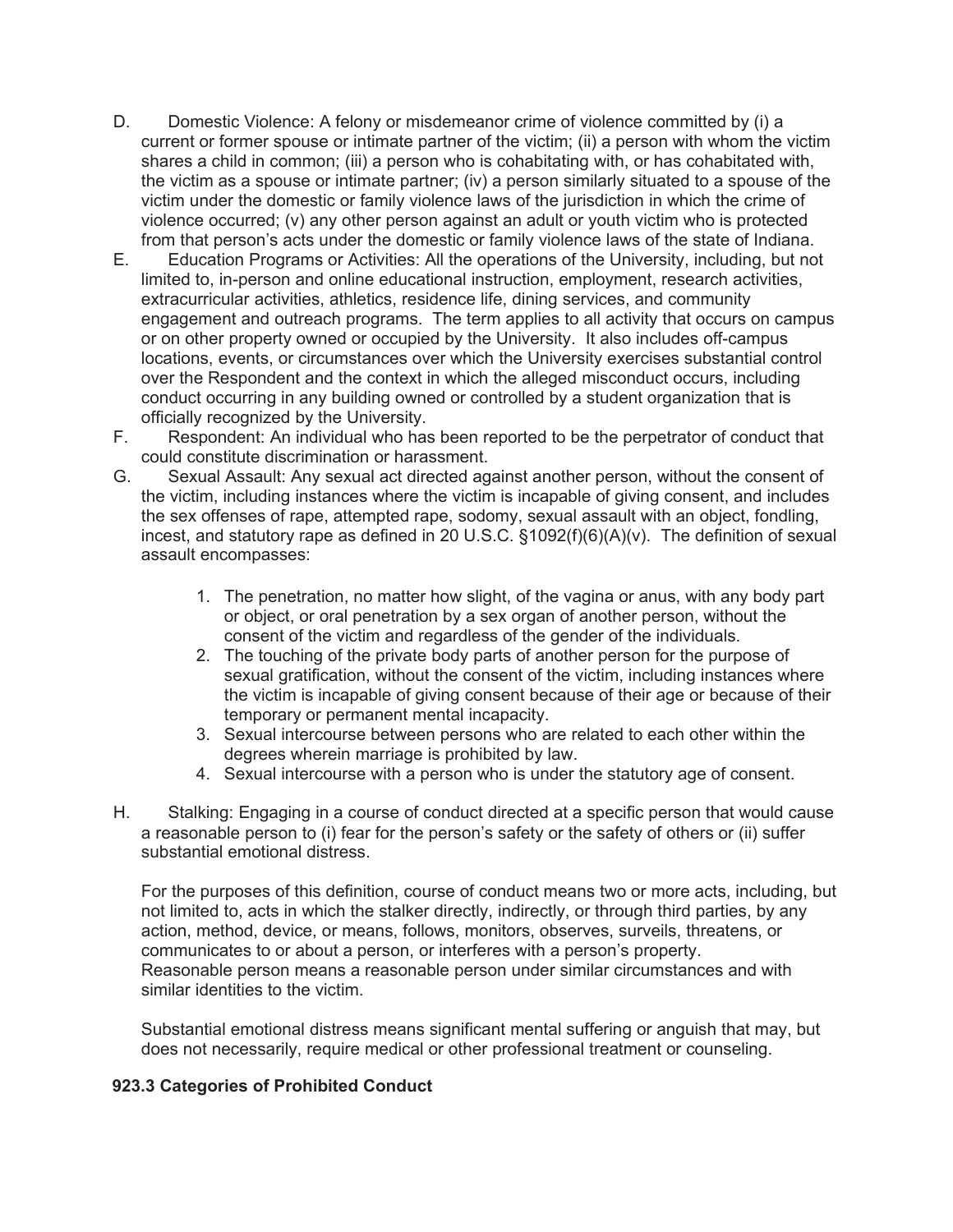**923.3.1 Discrimination.** Discrimination means treating someone differently because of their membership in a protected class (or a perception that someone is a member of a protected class) in matters of admissions, employment, housing, services, or any other educational programs or activities of the University. Disparate treatment discrimination occurs when there has been an adverse impact on the individual's work or educational environment, individuals outside of the protected class have received more favorable treatment, and there is no legitimate, non-discriminatory reason for the action. Disparate impact discrimination occurs when a University policy or practice adversely impacts persons in a protected class even though the policy or practice is neutral on its face.

**923.3.2 Prohibited Harassment**. Prohibited Harassment may be categorized as hostile environment harassment or *quid pro quo* harassment. Hostile environment harassment is defined as unwelcome verbal or physical conduct directed toward an individual because of their membership in a protected class (or a perception that someone is a member of a protected class) that has the purpose or effect of substantially interfering with the individual's educational or work performance, or creating an intimidating, hostile or offensive working or academic environment. A person's subjective belief that behavior is intimidating, hostile, or offensive does not make that behavior harassment. The behavior must create a hostile environment from both a subjective and objective perspective and must be so severe, persistent, or pervasive that it unreasonably interferes with, limits, or deprives a member of the community of the ability to participate in or to receive benefits, services, or opportunities from the University's education or employment programs and/or activities. In determining whether a hostile environment exists, the University examines the context, nature, scope, frequency, duration, and location of incidents, as well as the relationships of the persons involved.

*Quid pro quo* harassment occurs where submission to or rejection of prohibited conduct is used, explicitly or implicitly, as the basis for decisions adversely affecting an individual's education, employment, or participation in a University program or activity.

Examples of Prohibited Harassment include offensive jokes, slurs, name calling, intimidation, ridicule, mockery, or displaying or circulating offensive objects and pictures that are based on a protected class. Prohibited Harassment may also include unwelcome sexual advances, requests for sexual favors, physical conduct and other verbal or physical conduct of a sexual nature that falls outside the scope of Title IX Sexual Harassment.

**923.3.3 Title IX Sexual Harassment.** Title IX Sexual Harassment is conduct on the basis of sex that constitutes *quid pro quo* harassment, Title IX Hostile Environment Sexual Harassment, sexual assault, domestic violence, dating violence, or stalking and that occurs in the United States and within the University's Education Programs or Activities.

"Title IX Hostile Environment Sexual Harassment" is unwelcome conduct determined by a reasonable person to be so severe, pervasive, and objectively offensive that it effectively denies a person access to the University's Education Programs or Activities.

**923.3.4 Sexual Misconduct.** Sexual Misconduct is sexual assault, domestic violence, dating violence, or stalking that occurs off-campus, in a private setting, and/or outside the scope of the University's Education Programs or Activities.

#### **923.4 Other Harassing, Intimidating, or Physically Abusive Conduct.**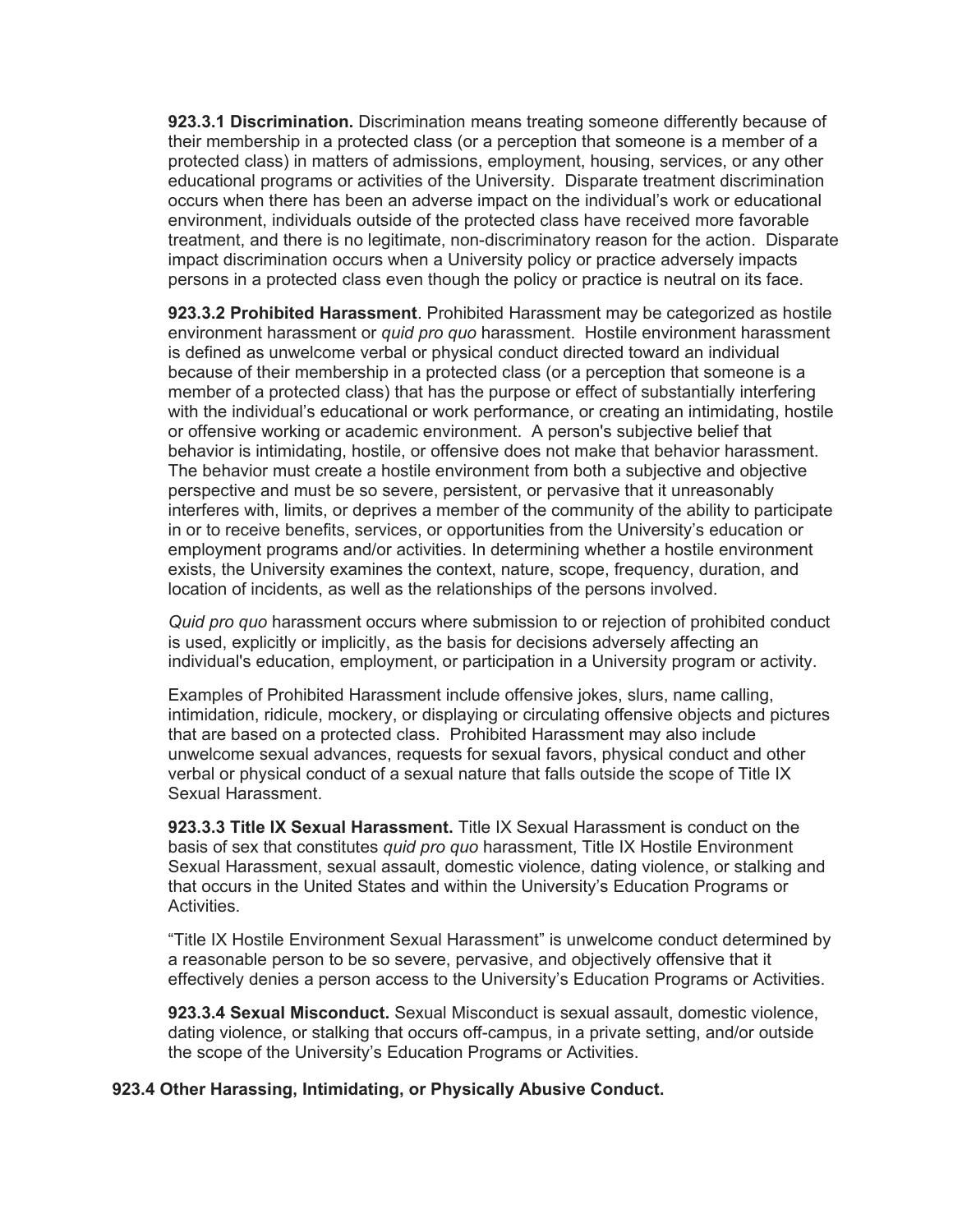Conduct that seeks to intimidate or harass or constitutes unwelcome or abusive physical contact but is not discriminatory is also prohibited by [Policy 410 Code of Student Conduct](https://www.indstate.edu/policy-library/code-student-conduct), [Policy 502](https://www.indstate.edu/policy-library/prohibition-hostile-or-intimidating-workplace-behavior)  [Prohibition on Hostile or Intimidating Workplace Behavior](https://www.indstate.edu/policy-library/prohibition-hostile-or-intimidating-workplace-behavior) and other ISU policies as may be adopted from time to time.

## **923.5 Commitment to Freedom of Expression and Academic Freedom.**

ISU values the principles of freedom of expression and academic freedom, even when speech or academic discourse is uncomfortable and challenging. However, speech that is discriminatory and harassing is not protected and will be subject to investigation and possible disciplinary action.

# **923.6 Reporting Discrimination and Harassment.**

All ISU employees are expected to report discrimination and harassment to the Equal Opportunity and Title IX Office. Those individuals who act in a supervisory capacity or who serve as faculty/staff advisors to ISU student organizations should be especially mindful of the obligation to report discrimination and harassment promptly. Reports of discrimination or harassment should be directed to:

> [Equal Opportunity and Title IX Office](http://www.indstate.edu/equalopportunity-titleix) Rankin Hall, Room 426 Indiana State University Terre Haute, Indiana 47809 (812) 237-8954 [ISU-equalopportunity-titleix@mail.indstate.edu](mailto:ISU-equalopportunity-titleix@mail.indstate.edu) [https://cm.maxient.com/reportingform.php?IndianaStateUniv&layout\\_id=10](https://cm.maxient.com/reportingform.php?IndianaStateUniv&layout_id=10)

**923.6.1 Confidential Reporting.** ISU has designated certain employees to be confidential resources to students and employees. These confidential resources may be found on the Equal Opportunity and Title IX website.

**923.6.2 Review of Reports of Discrimination and Harassment.** ISU has designated the Equal Opportunity and Title IX Office to review all reports of discrimination and harassment. Upon receipt of a report, the Director of Equal Opportunity/Title IX Coordinator will undertake a continuing assessment to determine the form of discrimination or harassment at issue and which adjudication procedures are applicable.

In all matters where the Complainant's identity is known, the Title IX Coordinator will promptly contact the Complainant to discuss the availability of supportive measures; to discuss and consider the Complainant's wishes with respect to supportive measures; to inform the Complainant about the availability of supportive measures with or without filing a formal complaint; and to explain the process for filing and pursuing a formal complaint. The Complainant will also be provided options for filing complaints with the local police and information about resources that are available on campus and in the community.

**923.6.3 Filing of Formal Complaints.** Upon receipt of a report of discrimination or harassment, the Director of Equal Opportunity/Title IX Coordinator will contact the Complainant, if their identity is known, and explain the process for filing a formal complaint. A formal complaint is submitted by the Complainant to the Office of Equal Opportunity and Title IX in person, by mail, or by email. The formal complaint must contain the Complainant's physical or digital signature, or otherwise indicate that the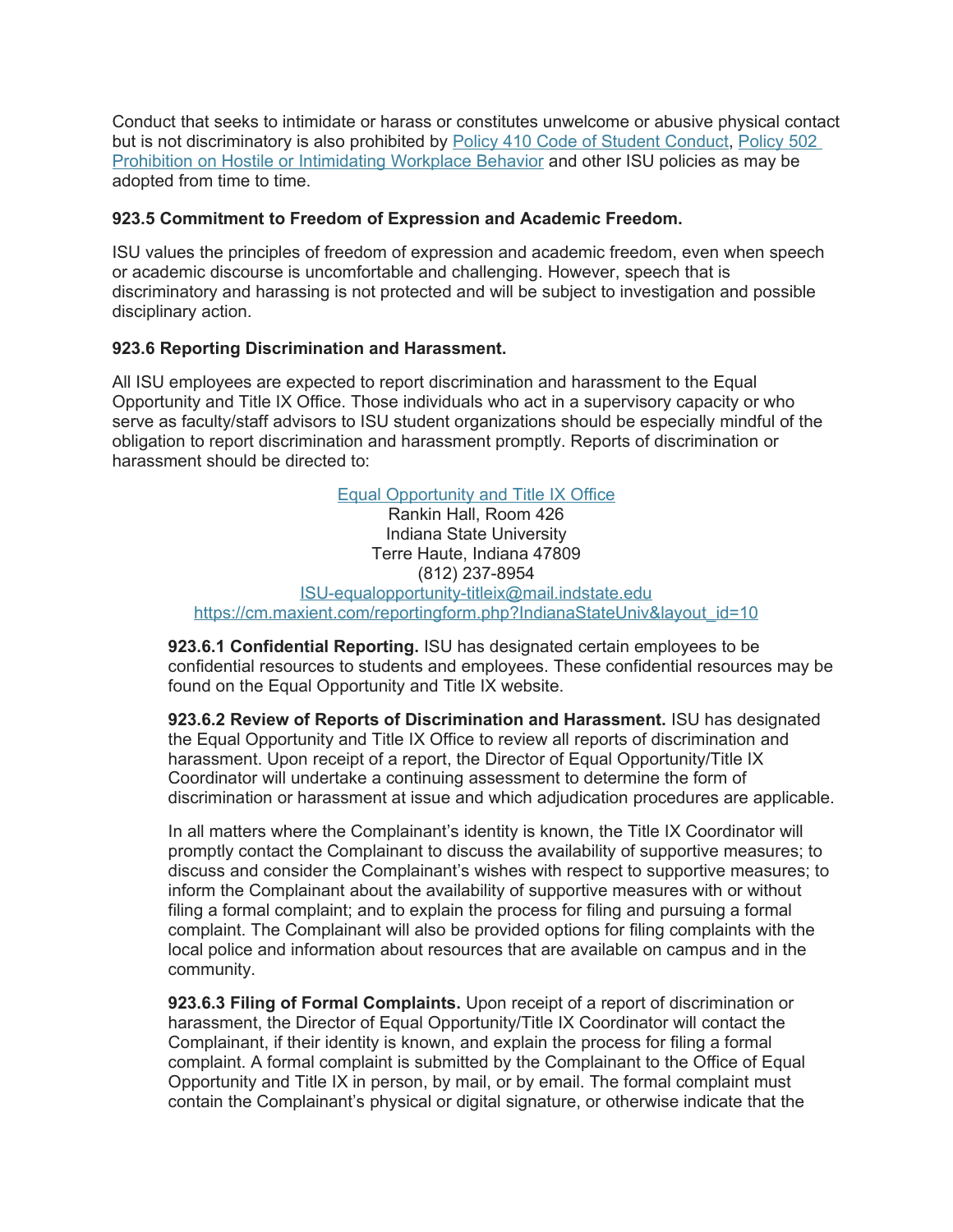Complainant is the person filing the formal complaint. At the time of filing a formal complaint of Title IX Sexual Harassment, a Complainant must be participating in or attempting to participate in the University's Education Programs or Activities.

The Director of Equal Opportunity/Title IX Coordinator has discretion to file a formal complaint even if the Complainant chooses not to, and even if the Complainant chooses not to participate in the investigation or adjudication process. In general, the Director of Equal Opportunity /Title IX Coordinator will seek to respect the Complainant's wishes not to file a formal complaint.

The Director of Equal Opportunity/Title IX Coordinator will file a complaint on behalf of the University in limited circumstances involving serious or repeated conduct or where the alleged perpetrator may pose a continuing threat to the University community. Factors the Director of Equal Opportunity/Title IX Coordinator may consider in deciding whether to file a complaint include (but are not limited to): (a) was a weapon involved in the incident; (b) were multiple assailants involved in the incident; (c) is the accused a repeat offender; and (d) does the incident create a risk of occurring again.

**923.6.4 Required Dismissal of Title IX Sexual Harassment Complaints.** At any time during the handling of a formal complaint, the Director of Equal Opportunity/ Title IX Coordinator will dismiss a formal complaint of Title IX Sexual Harassment if it is determined that:

- The conduct alleged in the formal complaint would not constitute Title IX Sexual Harassment if proved;
- The conduct alleged in the formal complaint did not occur in the University's Educational Programs or Activities;
- The conduct alleged in the formal complaint did not occur against a person in the United States.

The parties will be notified in writing that the allegations of Title IX Sexual Harassment must be dismissed and the reason for dismissal. If the behavior at issue would still, as alleged, constitute Discrimination, Prohibited Harassment, or Sexual or Gender-Based Misconduct, the allegations will continue to be addressed under this Policy and the applicable adjudication procedures.

If a formal complaint of Title IX Sexual Harassment is dismissed for one of the above reasons, the parties may appeal that dismissal using the appeal process described in Section 923.12.

**923.6.5 Other Dismissal and Closure.** In addition to the dismissal of a formal complaint for Title IX purposes, the Director of Equal Opportunity/Title IX Coordinator may dismiss a formal complaint if at any time:

- The Complainant notifies the Director of Equal Opportunity/Title IX Coordinator in writing that the Complainant would like to withdraw their formal complaint;
- The Respondent is no longer a student of or employed by the University, as applicable; or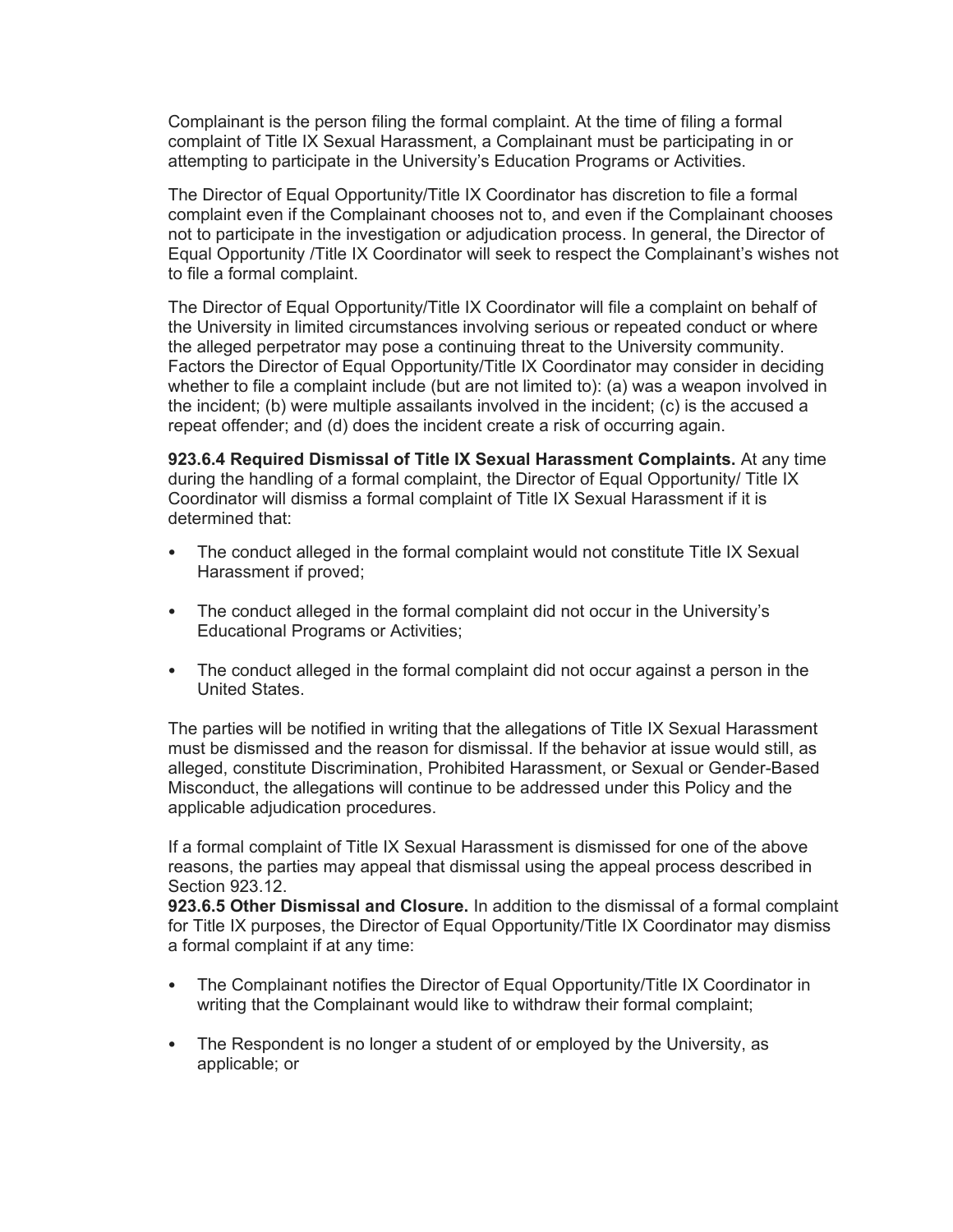Specific circumstances prevent the University from gathering evidence sufficient to reach a determination on the underlying allegations of the formal complaint.

If a formal complaint is dismissed pursuant to this section, the parties may appeal that dismissal using the appeal process described in Section 923.12.

### **923.7 Reports of Other Misconduct.**

Reports of misconduct other than discrimination or harassment will be referred by the investigator to the Office of Human Resources for Staff, the appropriate Dean for faculty, or the Office of Student Conduct and Integrity for students, including student employees.

### **923.8 Alternative Resolution.**

The University offers voluntary alternative resolution for complaints of discrimination and harassment, except where the Respondent is a non-student employee accused of committing Title IX Sexual Harassment against a student. Information about alternative resolution can be found in the Complaint Resolution and Investigation Procedures.

### **923.9 Complaint Resolution and Investigation Procedures; Guiding Principles.**

The Director of Equal Opportunity/Title IX Coordinator is responsible for conducting the investigation or assigning an investigator to investigate the complaint of discrimination. The Director of Equal Opportunity/Title IX Coordinator will publish Complaint Resolution and Investigation Procedures, approved by the President, for all investigations of discriminatory conduct, including sexual harassment. When substantive changes to the procedures are proposed, the Director of Equal Opportunity/Title IX Coordinator or the General Counsel will consult with the officers of the shared governance units about the proposed changes.

The Complaint Resolution and Investigation Procedures will comply with the Guiding Principles for the investigation of discriminatory behavior set forth below:

- **1.** The Investigator will remain fair, objective, and impartial throughout the investigation process and will not have a conflict of interest or bias.
- **2.** ISU will ensure that the Title IX Coordinator, investigators, decision-makers, and any individual who facilitates alternative resolution will receive appropriate training.
- **3.** The investigator will provide sufficient notice to the Respondent and appropriate time to prepare a response before an interview, consistent with the Complaint Resolution and Investigation Procedures.
- **4.** The Director of Equal Opportunity/Title IX Coordinator, in consultation with appropriate university officials, may remove a student Respondent from an education program or activity, including student employment, on an emergency basis if ISU determines that an immediate threat to the physical health or safety of any student, faculty member, staff member or visitor exists arising from the allegations of sexual harassment. The Respondent will be given notice and an opportunity to challenge the decision immediately following removal.
- **5.** Non-student employees may be reassigned consistent with **[Policy 501 Principles of](https://www.indstate.edu/policy-library/faculty-and-staff-principles-conduct)  [Conduct for Faculty and Staff, Section 501.2 Extraordinary Action](https://www.indstate.edu/policy-library/faculty-and-staff-principles-conduct).**
- **6.** The Respondent will be presumed not responsible for the alleged conduct until a determination regarding responsibility is made at the conclusion of the adjudication process.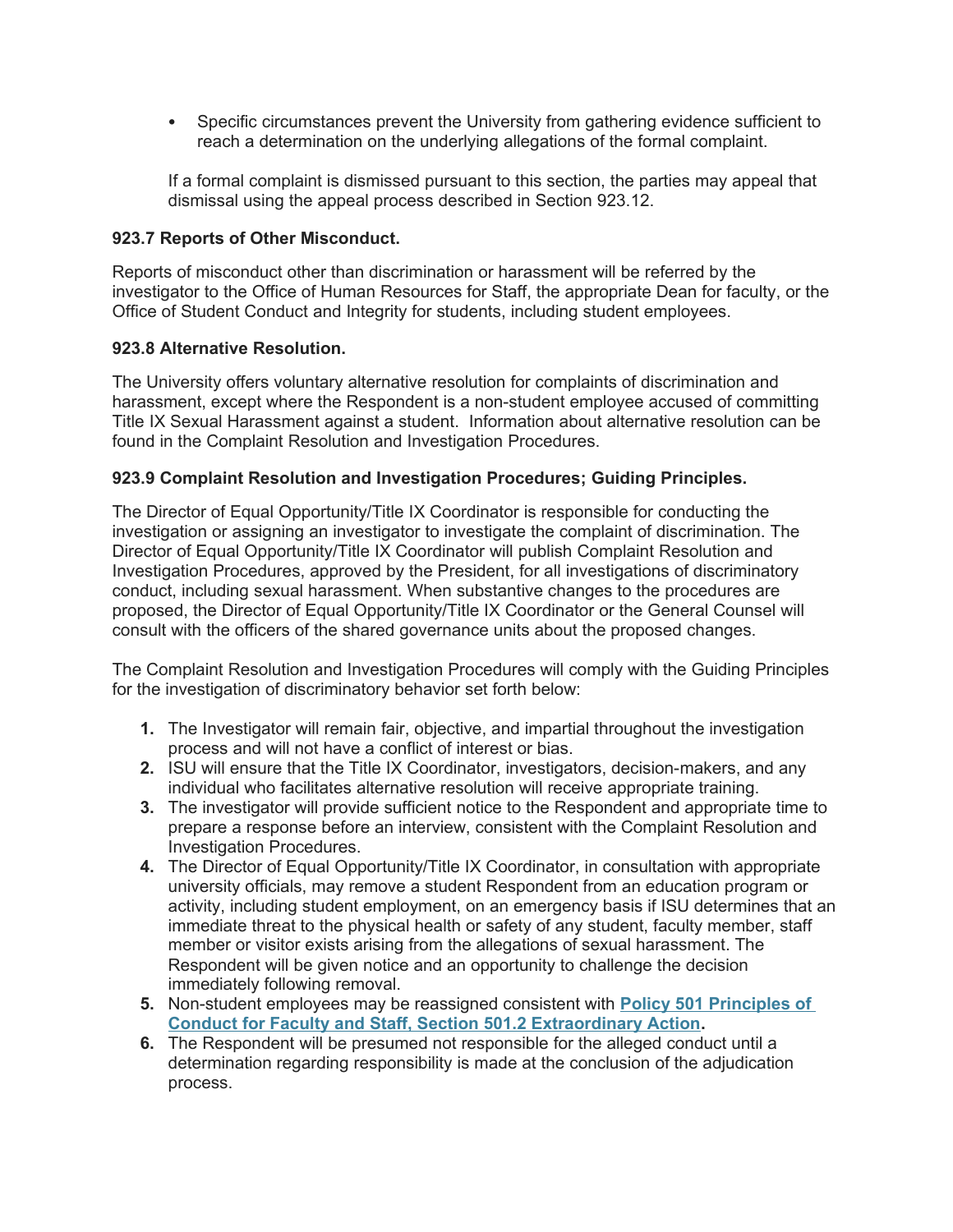- **7.** ISU, not the Complainant or Respondent, is responsible for gathering information sufficient to reach a determination that Respondent violated the policy.
- **8.** Complainants and Respondents will have an equal opportunity to have a support person or advisor present at interviews, consistent with the Complaint Resolution and Investigation Procedures.
- **9.** Complainants and Respondents will have an equal opportunity to present witnesses, including fact and expert witnesses, and other evidence, consistent with the Complaint Resolution and Investigation Procedures.
- **10.** Complainants and Respondents will have an equal opportunity to inspect and review any evidence obtained as part of the investigation that is directly related to the allegations in the formal complaint, consistent with the Complaint Resolution and Investigation **Procedures**
- **11.** The investigation and determination will be completed reasonably promptly.
- **12.** The investigator will produce a report that will be available to both Complainant and Respondent in a manner consistent with the Complaint Resolution and Investigation Procedures.

## **923.10 Standard of Evidence.**

The standard of evidence in all discrimination matters is preponderance of evidence. The investigator or Hearing Panel (as applicable) will determine whether it is more likely than not that the Respondent violated this policy.

## **923.11 Determinations of Discriminatory Behavior.**

The specific procedures for adjudicating prohibited conduct depend upon the nature of the Respondent's relationship to the University, and when a Respondent is an employee or a third party, on the type of prohibited conduct at issue.

**923.11.1 Determinations of Discriminatory Behavior.** In all investigations except those involving allegations of Title IX Sexual Harassment, Prohibited Harassment (sexual) with a student Respondent, or Sexual Misconduct with a student Respondent, the assigned investigator will make a determination about whether or not it is more likely than not that discrimination or harassment prohibited by this policy has occurred.

The final investigation report, including the determination, will be provided to the appropriate Cabinet Member(s). The Cabinet Member to whom the Respondent reports will make a determination about disciplinary action or sanctions, if warranted. The appropriate Cabinet Member may take disciplinary action against a Respondent based on the contents of the investigation report and the determination of discrimination.

**923.11.2 Determinations of Title IX Sexual Harassment.** Formal complaints of Title IX Sexual Harassment will be adjudicated by a Hearing Panel after the conclusion of the fact-gathering investigation. The Hearing Panel will hold a live hearing that is governed by the Guiding Principles set forth in Section 923.11.6 and conducted in accordance with Hearing Procedures approved by the President. The Hearing Panel will make the determination about whether it is more likely than not that the Respondent engaged in Title IX Sexual Harassment as defined by Section 923.3.3.

## **923.11.2.1 Disciplinary Outcomes in Title IX Sexual Harassment Determinations.** If

the Hearing Panel determines that the Respondent engaged in Title IX Sexual Harassment, federal law requires the Hearing Panel to include the sanction within its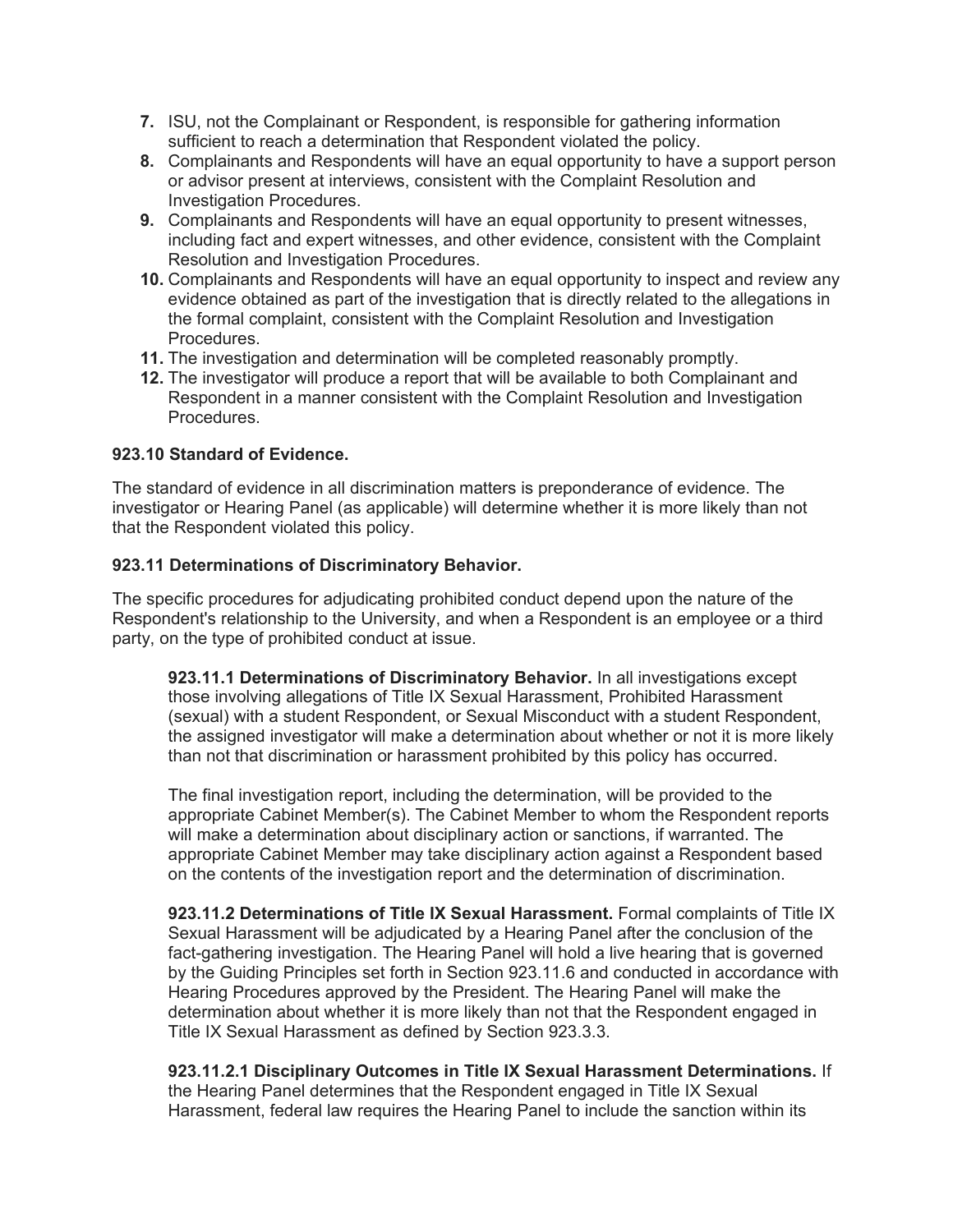written determination. Disciplinary outcomes for students may include, but are not limited to, a conduct warning, conduct probation, mandated assessments, educational requirements, and/or temporary or permanent separation from Indiana State University in accordance with the Code of Student Conduct. Disciplinary outcomes for faculty and staff will be consistent with University policies and procedures related to employee discipline.

**923.11.3 Determinations of Prohibited Harassment (Sexual) or Sexual Misconduct (Students).** Formal complaints of Prohibited Harassment (sexual) or Sexual Misconduct involving student Respondents will be adjudicated by a Hearing Panel after the conclusion of a fact-gathering investigation. The Hearing Panel will hold a live hearing that is governed by the Guiding Principles set forth in Section 923.11.6 and conducted in accordance with Hearing Procedures approved by the President. The Hearing Panel will make the determination about whether or not it is more likely than not that the Respondent engaged in Prohibited Harassment, as defined by Section 923.3.2, or Sexual Misconduct, as defined in Section 923.3.4.

**923.11.4 Other Misconduct.** In cases where the final investigation report identifies misconduct other than discriminatory conduct, the Cabinet member may refer the matter for further review or take disciplinary action based on the contents of the investigation report. All such disciplinary action will be consistent with ISU policy.

**923.11.5 Allegations of more than one form of discrimination.** If more than one form of discrimination is alleged, the investigator will make the determination regarding all allegations of discrimination or harassment that would not otherwise be determined by a Hearing Panel pursuant to this policy.

**923.11.6 Hearing Procedures; Guiding Principles.** The Director of Equal Opportunity/ Title IX Coordinator will publish Hearing Procedures, approved by the President, for all adjudications of Title IX Sexual Harassment, Prohibited Harassment (sexual), and Sexual Misconduct. When substantive changes to the procedures are proposed, the Director of Equal Opportunity/Title IX Coordinator or the General Counsel will consult with the officers of the shared governance units about the proposed changes.

The Hearing Procedures will comply with the following Guiding Principles:

- 1. The Hearing Panel will remain fair, objective, and impartial throughout the investigation process and will not have a conflict of interest or bias.
- 2. ISU will ensure that the Hearing Panel and Advisors provided by ISU will receive appropriate training.
- 3. All Complainants and Respondents will be entitled to have an Advisor present during the hearing, and the Advisor will have the opportunity to question witnesses, the investigator, and the other party. The Complainant and Respondent may choose the Advisor, or, at the request of the Complainant or Respondent, ISU will provide the Advisor. No party will be allowed to ask questions of any witness, the investigator, or the other party.
- 4. All Complainants and Respondents will be entitled to have a support person, subject to the Hearing Procedures.
- 5. The hearing may, at the request of any party, be conducted in separate areas, and connected to the hearing using technology resources.